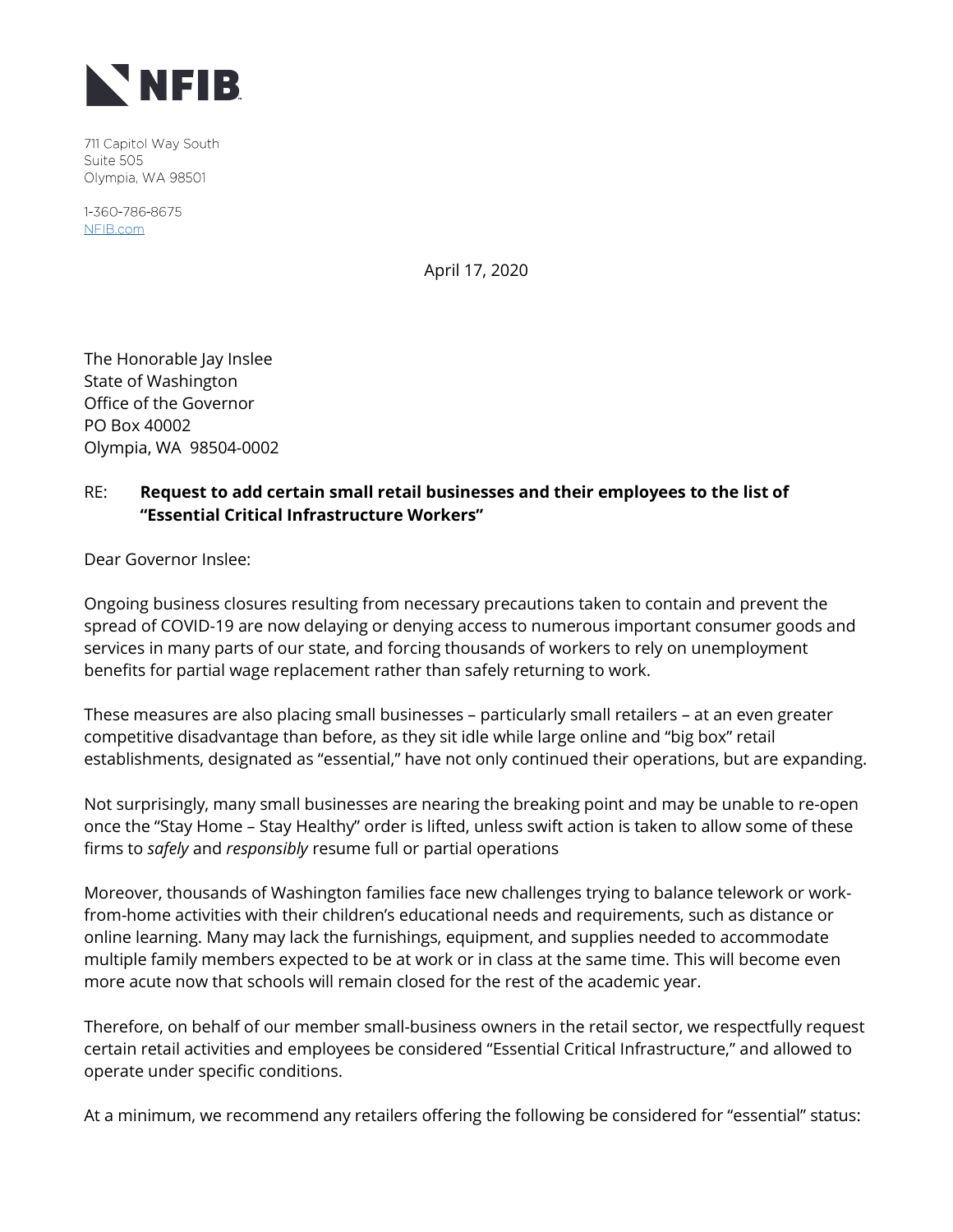- Cleaning supplies
- Clothing and footwear
- Computers, printers, software, networking, and related supplies
- Educational materials and supplies, including maps, newspapers, magazines, new or used books
- Exercise / personal fitness and sporting goods, including nutritional products and supplements
- Household goods, appliances, and furnishings
- Lawncare, weed control, or pest control services
- **•** Office supplies and equipment
- Personal care and hygiene products
- **•** Personal protective equipment
- Security devices and services

These businesses should be **required to fully comply** with the Department of Labor & Industries "[Coronavirus \(COVID-19\) Prevention: General Requirements and Prevention Ideas for Workplaces](https://lni.wa.gov/forms-publications/F414-164-000.pdf?utm_medium=email&utm_source=govdelivery)," and both owners and shift managers must be familiar with the resources listed in the document from the US Centers for Disease Control, Department of Health, Department of Labor & Industries Division of Occupational Safety & Health, and US Occupational Safety and Health Administration.

In addition, these businesses should be encouraged to **take additional precautions** such as:

- Providing disinfecting wipes, hand sanitizer stations, disposable masks or gloves, or other personal protective equipment to customers.
- **·** Installing sneeze guards at registers, if practical.
- **EXECT Allowing customer access by appointment only, or limiting the number of customers allowed inside** at one time, in smaller stores or those where layout may make it impractical for individuals to maintain appropriate social distancing.
- Marking aisles as "one way" to facilitate social distancing.
- Implementing more frequent shopping-cart or basket cleaning practices.
- Prohibiting the use of customer-supplied, reusable bags (including backpacks).
- **EXECT** Shortening store hours to provide more time to deep clean all areas of the entire store, and implementing strict protocols to ensure regular cleaning throughout the day.
- Establishing special hours for seniors and other at-risk populations to shop without increased exposure to the general public.
- Monitoring bathroom occupancy to maintain appropriate social distancing.
- Offering "no touch" payment methods.
- Offering "no contact" curbside-pickup or deliveries.
- Permitting non-essential staff, such as administrative support, accounting or bookkeeping, or marketing to continue working from home if store operations will not be adversely impacted.
- Avoiding promotional offers, contests, or other actions intended to increase in-store customer traffic that could make social distancing requirements unobtainable.
- Delaying in-store returns or exchanges until the "Stay Home Stay Healthy" order is lifted.

Finally, these businesses should be allowed greater flexibility in staffing and work-schedule decisions to **protect workers who themselves may be at-risk**, or who do not properly comply with social distancing and hygiene requirements – without threat of discrimination or other workplace complaints being filed. We support emergency rulemaking, if necessary, to allow employers to protect these workers from undue risk of exposure.